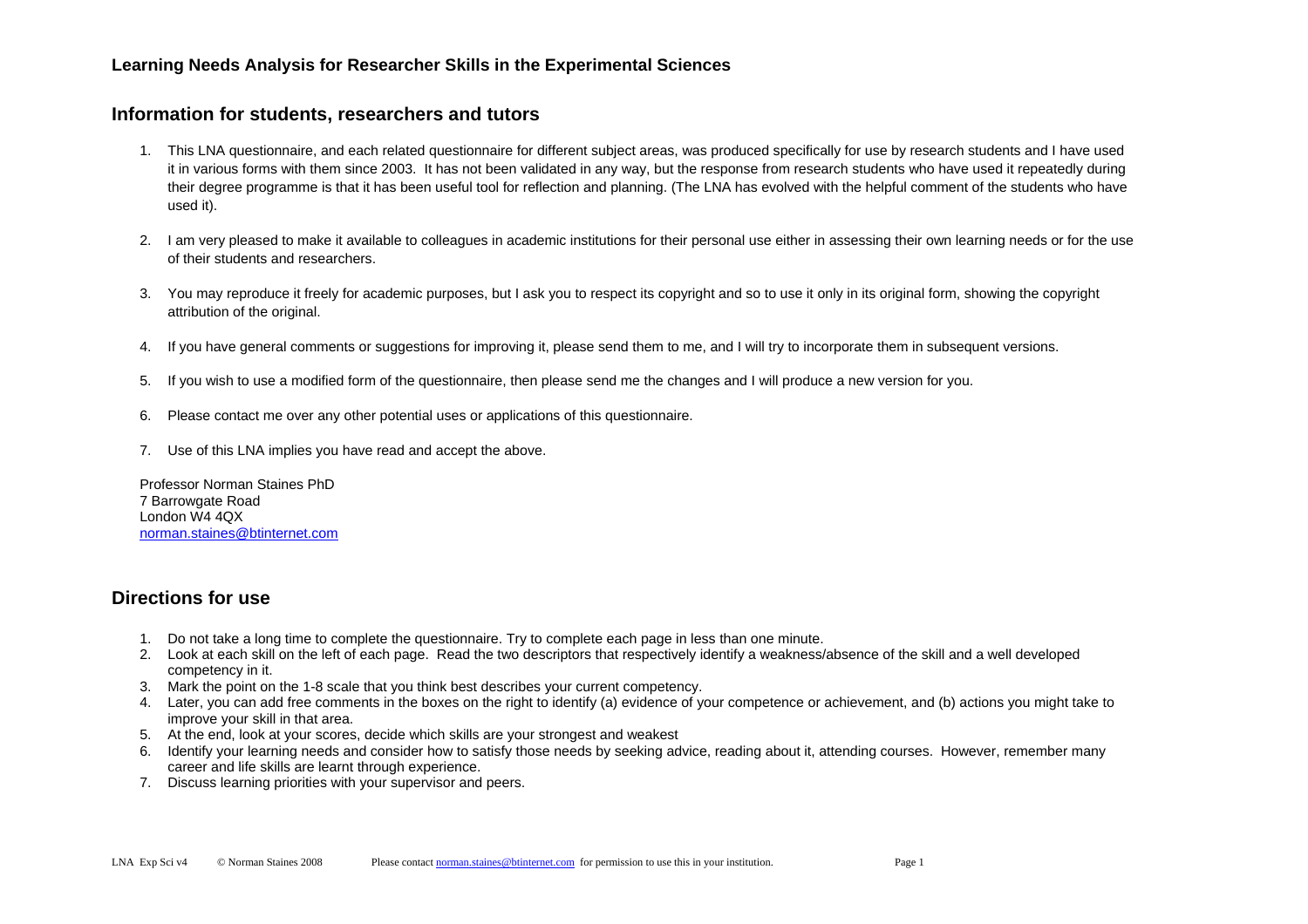Notes:~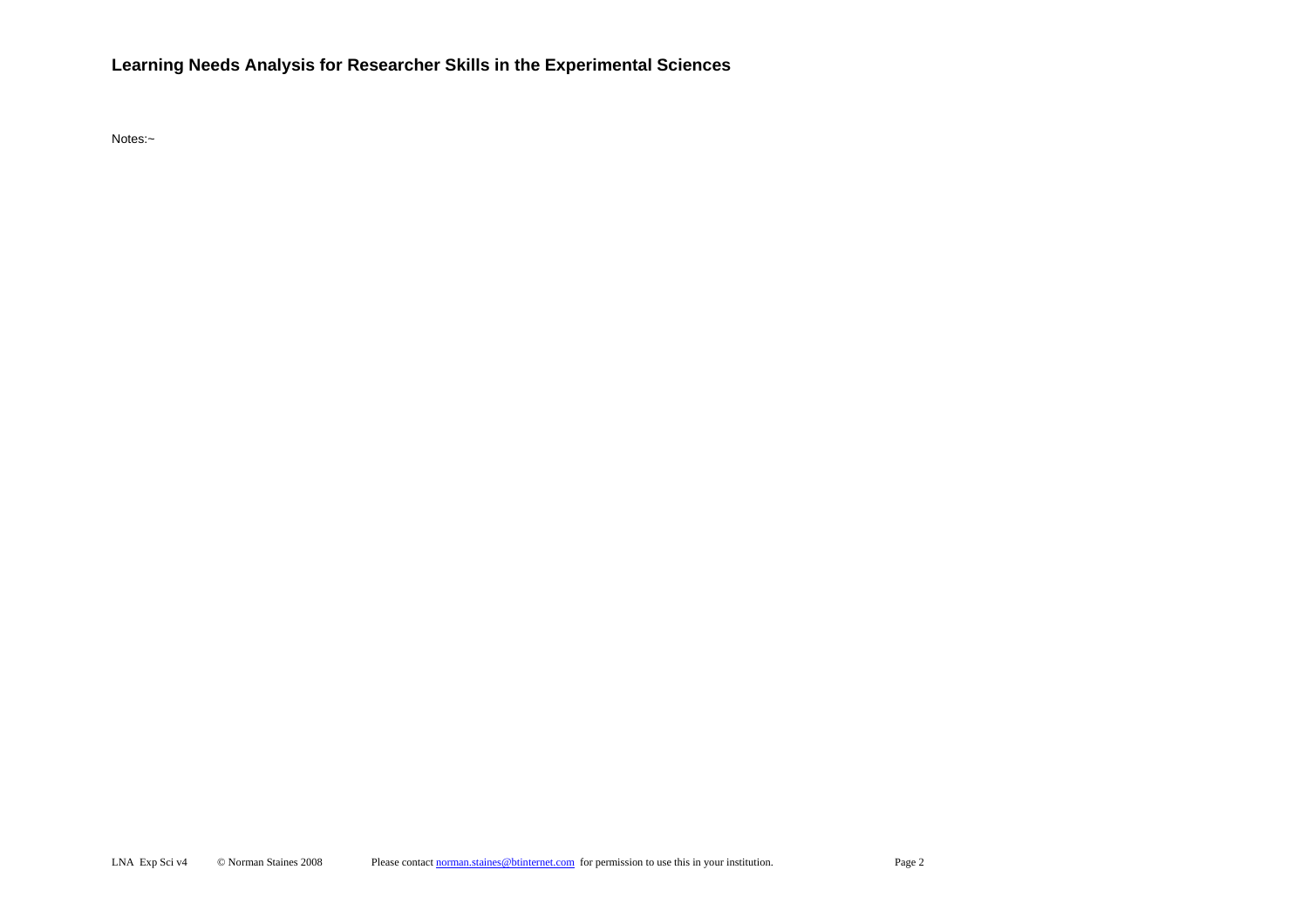$\Gamma$ 

Name………………….………………………………………………… Date completed…………….………………..

|                                                                                                                                                    | <b>CRITICAL EVALUATION OF RESEARCH</b>                                                                                        |  |                |   |                |                |   |                |   |                                                                                                             |                                 |                                      |  |  |
|----------------------------------------------------------------------------------------------------------------------------------------------------|-------------------------------------------------------------------------------------------------------------------------------|--|----------------|---|----------------|----------------|---|----------------|---|-------------------------------------------------------------------------------------------------------------|---------------------------------|--------------------------------------|--|--|
| <b>Skill</b>                                                                                                                                       | <b>Descriptors</b>                                                                                                            |  |                |   |                |                |   |                |   |                                                                                                             | Example as evidence of my skill | How to improve my skill in this area |  |  |
| Critical evaluation of<br>methods used in a<br>scientific paper or<br>report                                                                       | I find it very difficult to<br>evaluate methods, so I<br>don't read them or I ask<br>someone else to<br>interpret them        |  | 2              | 3 | $\overline{4}$ | 5              | 6 | 7 <sup>1</sup> | 8 | I have read a large<br>number of papers and<br>do not have significant<br>problems in evaluating<br>methods |                                 |                                      |  |  |
| Critical evaluation of<br>conclusions drawn from<br>a published study                                                                              | I can rarely evaluate<br>the conclusions<br>critically and/or often do<br>not understand the<br>conclusions                   |  | $\overline{2}$ | 3 | $\overline{4}$ | 5              | 6 | 7 <sup>1</sup> | 8 | Generally, I understand<br>the authors' arguments<br>and conclusions, and<br>can criticise them             |                                 |                                      |  |  |
| Ability to defend my<br>evaluation of a<br>research project in a<br>seminar or journal club<br>presentation                                        | I cannot do this                                                                                                              |  | $\overline{2}$ | 3 | $\overline{4}$ | 5              | 6 | $\overline{7}$ | 8 | I am confident and<br>relish the argument<br>involved                                                       |                                 |                                      |  |  |
| Ability to draw<br>conclusions from<br>conflicting sets of data                                                                                    | I cannot do this with<br>any confidence                                                                                       |  | 2              | 3 | $\overline{4}$ | 5              | 6 | $\overline{7}$ | 8 | Generally, I can do this,<br>and understand why<br>the data conflict or<br>appear to conflict               |                                 |                                      |  |  |
| Writing a critical review<br>(or chapter to the<br>introduction to the<br>thesis) that is at a<br>publishable standard                             | I have not done this.<br>nor do I know how to<br>go about it                                                                  |  | $\overline{2}$ | 3 | $\overline{4}$ | 5 <sup>5</sup> | 6 | 7 <sup>1</sup> | 8 | I have done this and<br>my supervisor has<br>agreed its publishable<br>standard                             |                                 |                                      |  |  |
| Ability to critically<br>evaluate the<br>conclusions that I have<br>drawn from my own<br>research                                                  | I find this very hard to<br>do                                                                                                |  | $\overline{2}$ | 3 | $\overline{4}$ | 5              | 6 | 7 <sup>1</sup> | 8 | I can do this, and<br>others agree with me,<br>or understand my<br>evaluation when I<br>explain it          |                                 |                                      |  |  |
| Describing how my<br>findings relate to the<br>published literature,<br>and how my findings<br>make an original<br>contribution to that<br>subject | I cannot do this<br>effectively because I do<br>not understand my<br>findings or do not know<br>the literature well<br>enough |  | 2              | 3 | $\overline{4}$ | 5              | 6 | 7 <sup>1</sup> | 8 | I understand and know<br>the extent of the<br>literature and can relate<br>my findings to it                |                                 |                                      |  |  |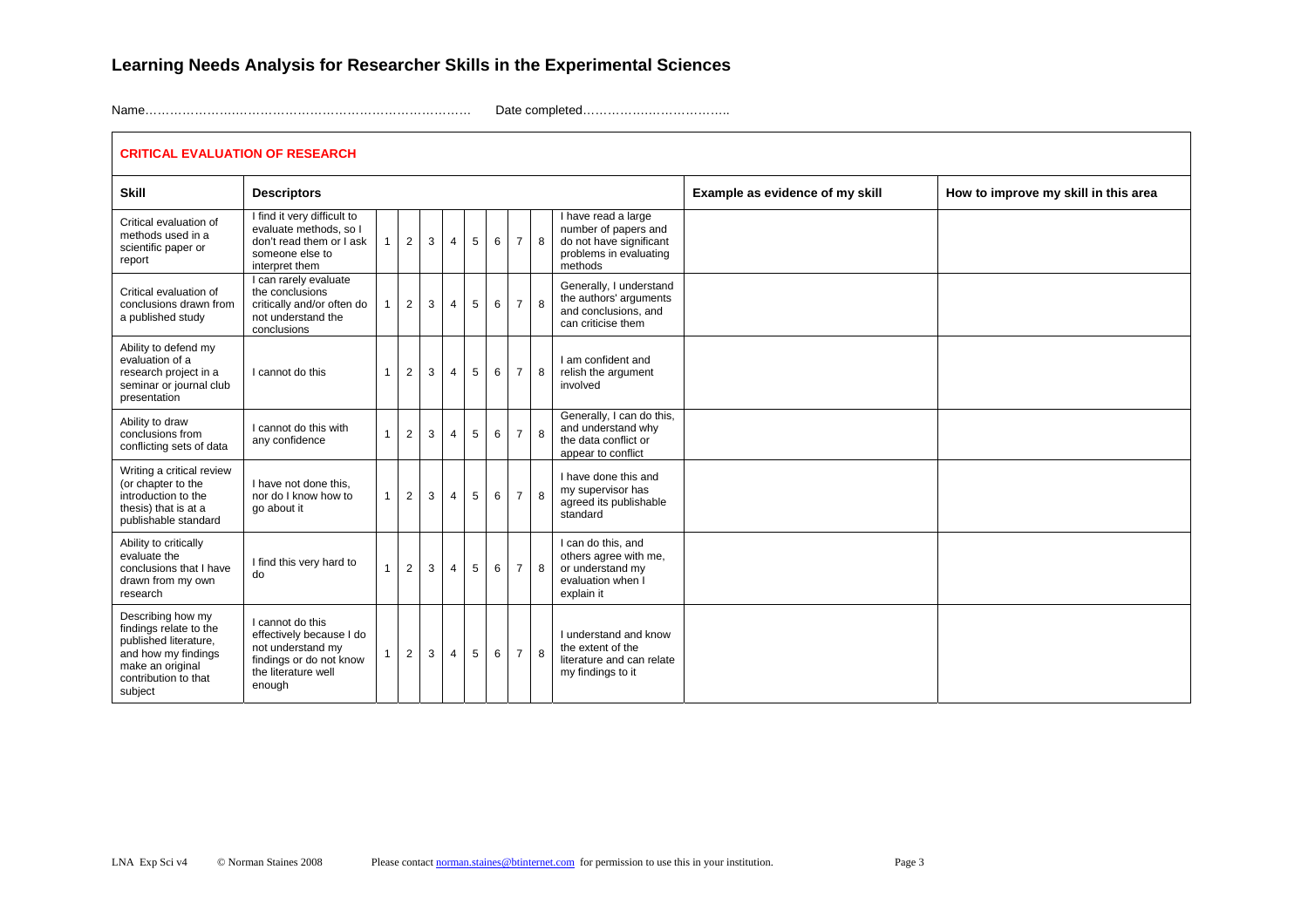| UNDERSTANDING THE RESEARCH ENVIRONMENT                                                                                           |                                                                                                                                       |              |                |              |                |   |   |                |   |                                                                                                                                                                            |                            |                                      |  |
|----------------------------------------------------------------------------------------------------------------------------------|---------------------------------------------------------------------------------------------------------------------------------------|--------------|----------------|--------------|----------------|---|---|----------------|---|----------------------------------------------------------------------------------------------------------------------------------------------------------------------------|----------------------------|--------------------------------------|--|
| <b>Skill</b>                                                                                                                     | <b>Descriptors</b>                                                                                                                    |              |                |              |                |   |   |                |   |                                                                                                                                                                            | <b>Example as evidence</b> | How to improve my skill in this area |  |
| Understanding and<br>applying Intellectual<br>Property Rights (IPR)                                                              | I do not understand the<br>principles behind the<br>acquisition and<br>protection of IPR                                              | 1            | $\overline{2}$ | 3            | $\overline{4}$ | 5 | 6 | $\overline{7}$ | 8 | I understand the IPR<br>principles and have a<br>working knowledge or<br>first hand experience of<br>them                                                                  |                            |                                      |  |
| Understanding the<br>principles of attribution<br>of authorship, copyright<br>and the requirements of<br>the Data Protection Act | I do not know how<br>authorship is attributed,<br>what copyright is or<br>how the DPA works                                           | 1            | $\overline{2}$ | 3            | 4              | 5 | 6 | $\overline{7}$ | 8 | I am familiar with all<br>aspects of this and<br>have practical<br>experience of<br>authorship, copyright<br>and the DPA                                                   |                            |                                      |  |
| The principles of<br>informed consent in<br>clinical research                                                                    | I am unclear what<br>informed consent is,<br>and do not know how<br>the principles are<br>applied                                     | $\mathbf{1}$ | $\overline{2}$ | 3            | $\overline{4}$ | 5 | 6 | $\overline{7}$ | 8 | I understand the<br>principles, and have<br>experience of clinical<br>experimentation<br>involving consent                                                                 |                            |                                      |  |
| Ethical committees and<br>ethical approval                                                                                       | I do not know what<br>ethical approval is, nor<br>do I know about my<br>local ethical review<br>committee                             | $\mathbf{1}$ | $\overline{2}$ | $\mathbf{3}$ | $\overline{4}$ | 5 | 6 | $\overline{7}$ | 8 | I understand the<br>workings of my local<br>ethical committee and<br>have made a<br>successful application                                                                 |                            |                                      |  |
| The law on health and<br>safety issues and an<br>ability to demonstrate<br>responsible working<br>practices                      | I do not know the scope<br>of the law, nor what is<br>required to<br>demonstrate<br>responsible working                               | $\mathbf{1}$ | $\overline{2}$ | 3            | $\overline{4}$ | 5 | 6 | $\overline{7}$ | 8 | I can understand and<br>follow health and safety<br>procedures, including<br>the processes of formal<br>risk assessment, and I<br>can demonstrate safe<br>working practice |                            |                                      |  |
| Writing and submitting<br>an application for a<br>grant to support<br>research                                                   | I have no knowledge or<br>experience of the<br>processes of preparing<br>and submitting a grant<br>application to support<br>research | 1            | $\sqrt{2}$     | 3            | $\overline{4}$ | 5 | 6 | $\overline{7}$ | 8 | I understand how grant<br>applications are<br>assessed and I have<br>contributed to the<br>drafting or assessment<br>of grant applications                                 |                            |                                      |  |
| Writing a scientific<br>article for publication                                                                                  | I have no direct<br>experience of this<br>and/or very little<br>understanding of the<br>writing or publishing<br>processes            | $\mathbf{1}$ | $\overline{2}$ | 3            | $\overline{4}$ | 5 | 6 | $\overline{7}$ | 8 | I have written, or<br>contributed significantly<br>to writing, a published<br>scientific article                                                                           |                            |                                      |  |
| The processes<br>controlling publication<br>of scientific articles and<br>other writing                                          | I do not know how<br>journal editors select<br>articles for publication,<br>and have no<br>experience of<br>assessing manuscripts     | 1            | $\overline{2}$ | 3            | $\overline{4}$ | 5 | 6 | $\overline{7}$ | 8 | I understand how<br>articles are assessed<br>for publication and I<br>have some experience<br>of contributing to the<br>assessment of<br>manuscripts.                      |                            |                                      |  |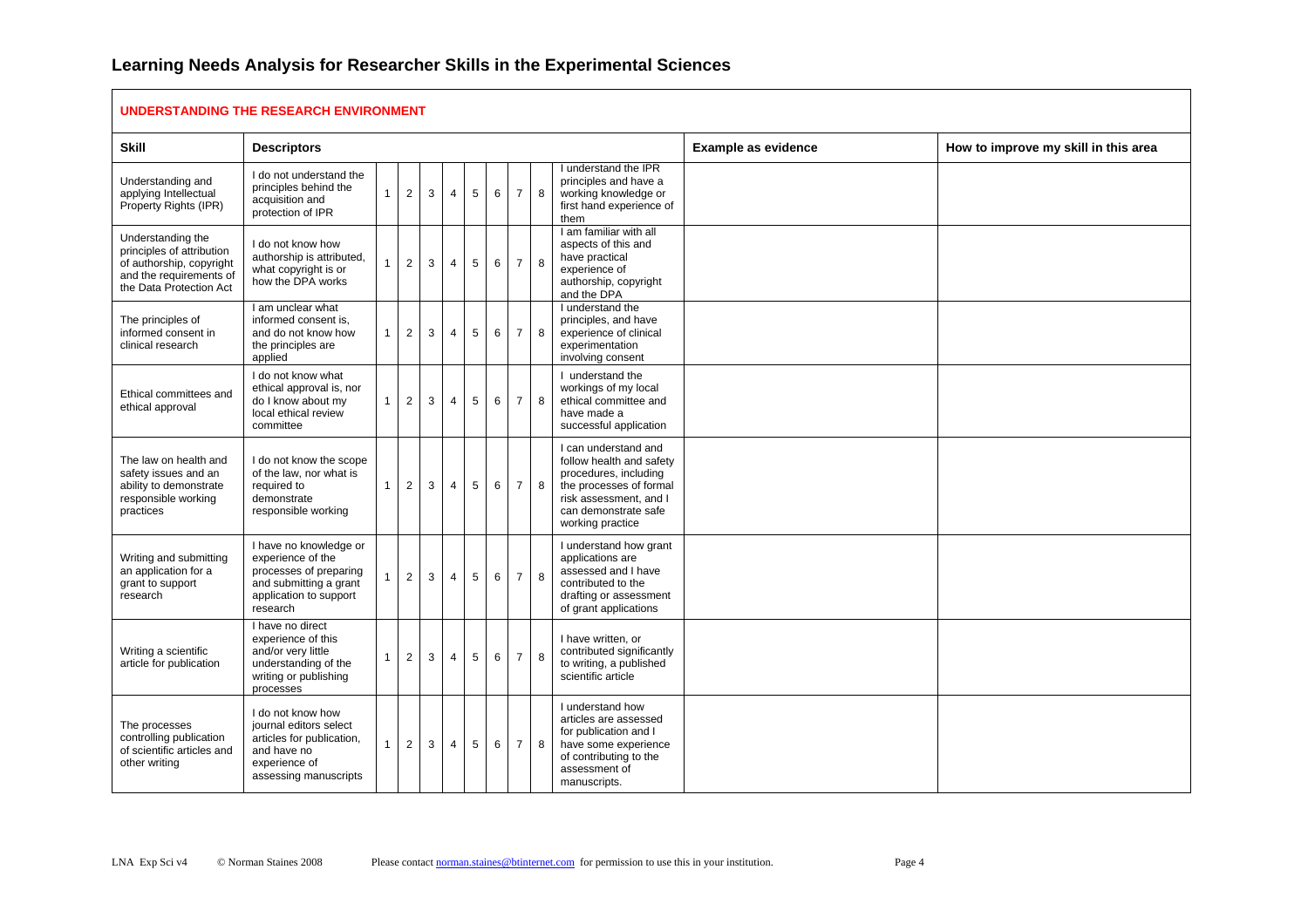#### **RESEARCH MANAGEMENT**

| REJEARUM MANAUEMEN I                                                                           |                                                                                                                                                                                        |              |                |              |                |                 |   |                |   |                                                                                                                                                                                        |                            |                                      |  |  |
|------------------------------------------------------------------------------------------------|----------------------------------------------------------------------------------------------------------------------------------------------------------------------------------------|--------------|----------------|--------------|----------------|-----------------|---|----------------|---|----------------------------------------------------------------------------------------------------------------------------------------------------------------------------------------|----------------------------|--------------------------------------|--|--|
| <b>Skill</b>                                                                                   | <b>Descriptors</b>                                                                                                                                                                     |              |                |              |                |                 |   |                |   |                                                                                                                                                                                        | <b>Example as evidence</b> | How to improve my skill in this area |  |  |
| Software programmes<br>(e.g. WINDOWS, WORD,<br>EXCEL, POWERPOINT,<br><b>REFERENCE MANAGER)</b> | I have little or no<br>experience of or<br>confidence in using<br>software for word<br>processing, preparing<br>spread sheets and<br>illustrations, or handling<br>references          | $\mathbf{1}$ | $\overline{2}$ | $\mathbf{3}$ | $\overline{4}$ | $5\overline{5}$ | 6 | $\overline{7}$ | 8 | I am fully familiar with<br>the software packages<br>that I need for my<br>thesis (WINDOWS,<br>WORD, EXCEL,<br><b>POWERPOINT</b><br>Reference Manager<br>etc)                          |                            |                                      |  |  |
| Literature bases (such<br>as MEDLINE) that I<br>need for my thesis and<br>publications         | I have little or no<br>experience of using<br>literature databases                                                                                                                     | $\mathbf{1}$ | $\overline{2}$ | 3            | $\overline{4}$ | $5^{\circ}$     | 6 | $\overline{7}$ | 8 | I am familiar with the<br>databases I need in my<br>research, and can use<br>them to extract and<br>export information.                                                                |                            |                                      |  |  |
| Bioinformatics and<br>related databases for<br>gene and protein<br>analysis                    | I know that databases<br>exist, but have no<br>knowledge or<br>understanding of using<br>them                                                                                          | $\mathbf{1}$ | $\overline{2}$ | 3            | $\overline{4}$ | $5^{\circ}$     | 6 | $\overline{7}$ | 8 | I understand what<br>bioinformatics involves.<br>which databases are<br>available, and I have<br>experience in using<br>them effectively and<br>confidently.                           |                            |                                      |  |  |
| Statistical methods and<br>packages                                                            | I have a basic<br>knowledge of statistics,<br>but find it hard to know<br>or decide which tests to<br>use, or how knowledge<br>of statistics can inform<br>my design of<br>experiments |              | $\overline{2}$ | 3            | $\overline{4}$ | 5               | 6 | $\overline{7}$ | 8 | I am fully familiar with<br>and can use effectively<br>the statistical methods<br>and packages (eg<br>SPSS) that I will need<br>to complete my thesis                                  |                            |                                      |  |  |
| Recording experiments<br>and keeping records                                                   | I do not have a<br>consistent strategy that<br>allows me to record<br>information, or that<br>enables others to<br>understand what I have<br>done.                                     | $\mathbf{1}$ | 2              | 3            | $\overline{4}$ | 5               | 6 | $\overline{7}$ | 8 | I keep up-to-date<br>records of all I do in a<br>logical manner that is<br>easily understood by<br>anyone who reads<br>them                                                            |                            |                                      |  |  |
| Research planning and<br>achieving goals                                                       | I find it hard to plan<br>and/or to set priorities                                                                                                                                     | $\mathbf{1}$ | $\overline{2}$ | 3            | $\overline{4}$ | 5               | 6 | $\overline{7}$ | 8 | I can set research<br>goals for the next six<br>month period. I can<br>organise intermediate<br>milestones and I can<br>prioritise my day-to-day<br>activities so that I meet<br>these |                            |                                      |  |  |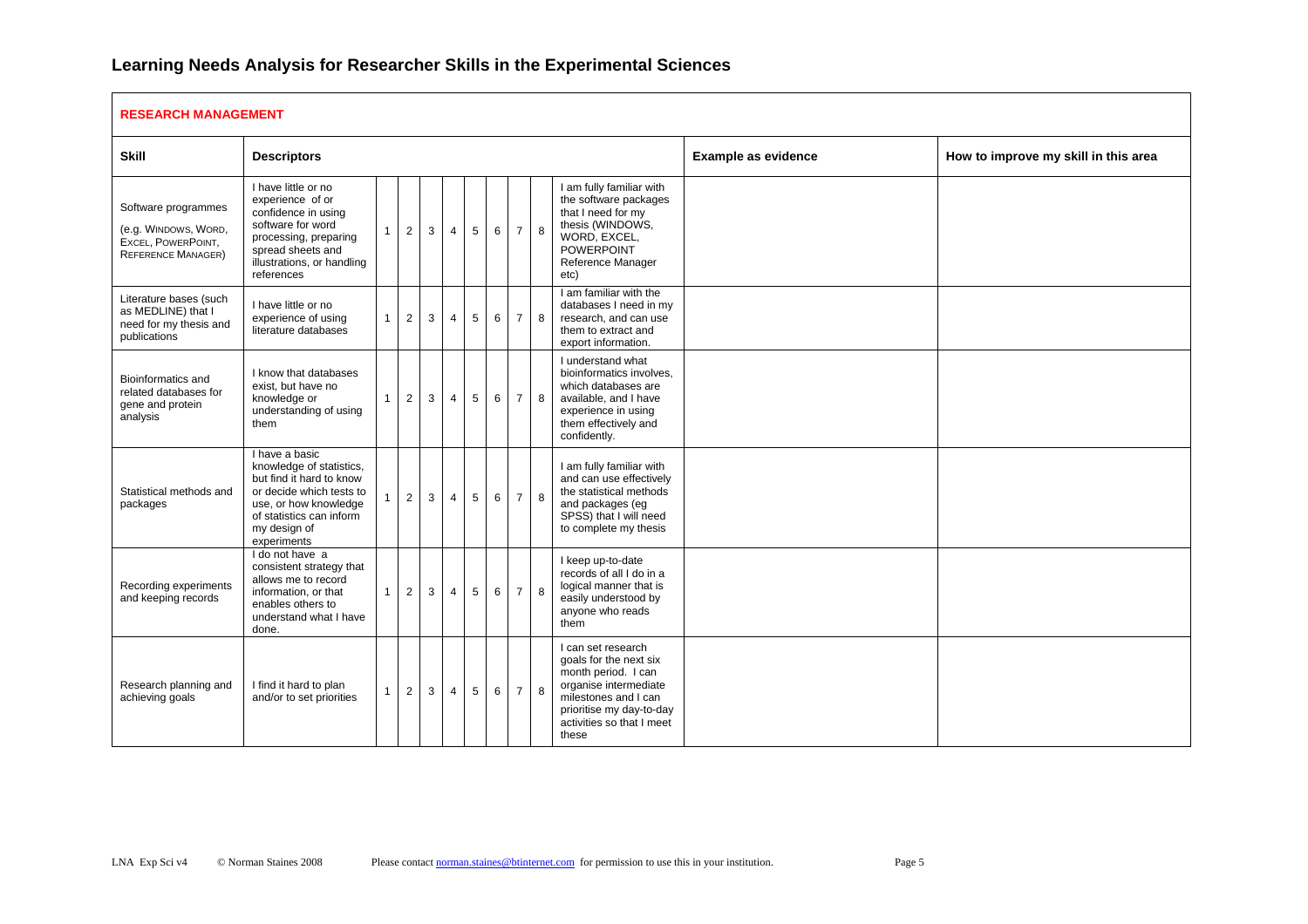#### **PERSONAL EFFECTIVENESS**

| <b>Skill</b>                                                                                                           | <b>Descriptors</b>                                                                                                                               |              |                |   |                |   |   |                |   |                                                                                                                                                     | <b>Example as evidence</b> | How to improve my skill in this area |  |  |
|------------------------------------------------------------------------------------------------------------------------|--------------------------------------------------------------------------------------------------------------------------------------------------|--------------|----------------|---|----------------|---|---|----------------|---|-----------------------------------------------------------------------------------------------------------------------------------------------------|----------------------------|--------------------------------------|--|--|
| Acquisition of<br>knowledge                                                                                            | My ability to gain<br>knowledge is weak                                                                                                          | $\mathbf{1}$ | $\overline{2}$ | 3 | $\overline{4}$ | 5 | 6 | $\overline{7}$ | 8 | I am highly competent<br>at acquiring new<br>knowledge                                                                                              |                            |                                      |  |  |
| Originality and<br>innovation in<br>approaches to research                                                             | My approach to<br>research is devoid of<br>originality, or I am not<br>innovative in my<br>approach                                              | 1            | $\overline{2}$ | 3 | $\overline{4}$ | 5 | 6 | $\overline{7}$ | 8 | I am highly creative in<br>my approach to<br>research. I use<br>innovative strategies<br>and the best<br>technology available.                      |                            |                                      |  |  |
| Self awareness and the<br>ability to identify weak<br>spots and improve<br>knowledge and<br>performance<br>accordingly | I am very unsure of my<br>skills and<br>competencies, and do<br>not know how to<br>improve them.                                                 | $\mathbf{1}$ | $\overline{2}$ | 3 | $\overline{4}$ | 5 | 6 | $\overline{7}$ | 8 | I regularly assess my<br>own competency in<br>many skills areas, and<br>successfully improve<br>deficiencies through<br>courses, experience<br>etc. |                            |                                      |  |  |
| Self discipline,<br>motivation and<br>thoroughness                                                                     | I feel inadequate in<br>respect of some or all<br>of these qualities                                                                             | 1            | $\overline{2}$ | 3 | $\overline{4}$ | 5 | 6 | $\overline{7}$ | 8 | I can work efficiently<br>and am strongly self-<br>motivated                                                                                        |                            |                                      |  |  |
| I recognise limitations<br>and can draw on other<br>sources of support and<br>assistance as<br>appropriate             | I often do not<br>recognise my<br>deficiencies, or do not<br>effectively obtain help<br>or use it                                                | $\mathbf{1}$ | $\overline{2}$ | 3 | $\overline{4}$ | 5 | 6 | $\overline{7}$ | 8 | I know the limits of my<br>abilities, and can ask<br>for help and use it<br>successfully                                                            |                            |                                      |  |  |
| Independent working                                                                                                    | I lack confidence to<br>study and research<br>independently, to make<br>decisions without help.<br>or am unsure what<br>decisions I need to take |              | 2              | 3 | $\overline{4}$ | 5 | 6 | $\overline{7}$ | 8 | am able to work<br>independently of<br>detailed quidance, and<br>to make informed<br>decisions about the<br>direction and nature of<br>my research  |                            |                                      |  |  |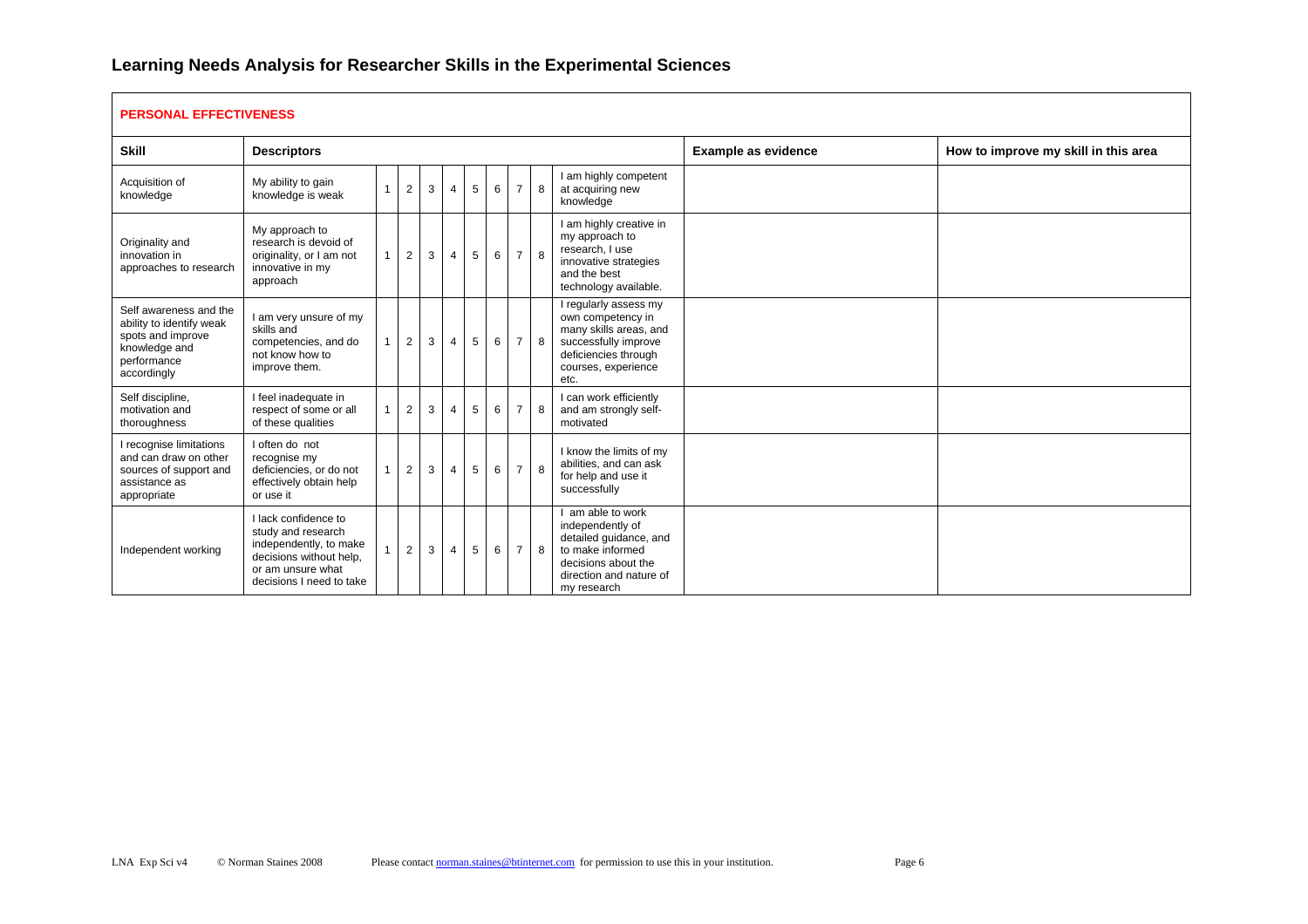#### **COMMUNICATION SKILLS**

| COMMONICATION SNILLS                                                                   |                                                                                                                                                   |              |                |   |                |   |   |                 |   |                                                                                                                                                                |                     |                                      |  |  |
|----------------------------------------------------------------------------------------|---------------------------------------------------------------------------------------------------------------------------------------------------|--------------|----------------|---|----------------|---|---|-----------------|---|----------------------------------------------------------------------------------------------------------------------------------------------------------------|---------------------|--------------------------------------|--|--|
| <b>Skill</b>                                                                           | <b>Descriptors</b>                                                                                                                                |              |                |   |                |   |   |                 |   |                                                                                                                                                                | Example as evidence | How to improve my skill in this area |  |  |
| Writing skills in different<br>areas<br>(i) research abstract                          | I find it hard to write a<br>concise and effective<br>abstract                                                                                    | $\mathbf{1}$ | $\overline{2}$ | 3 | $\overline{4}$ | 5 | 6 | $\overline{7}$  | 8 | I have written and<br>published abstracts                                                                                                                      |                     |                                      |  |  |
| (ii) progress reports                                                                  | I am unclear how to<br>report on research<br>progress and how to<br>select the appropriate<br>information                                         | $\mathbf{1}$ | $\overline{2}$ | 3 | $\overline{4}$ | 5 | 6 | $\overline{7}$  | 8 | I can write informative<br>and pertinent reports<br>about my research                                                                                          |                     |                                      |  |  |
| (iii) a written publication                                                            | I do not have the skill or<br>confidence to draft a<br>paper for publication                                                                      | $\mathbf{1}$ | $\overline{2}$ | 3 | 4              | 5 | 6 | $\overline{7}$  | 8 | Documents I have<br>written have been<br>submitted successfully<br>for publication                                                                             |                     |                                      |  |  |
| (iv) a thesis                                                                          | I am unsure what is<br>involved in preparing<br>my thesis                                                                                         | $\mathbf{1}$ | $\overline{2}$ | 3 | $\overline{4}$ | 5 | 6 | $\overline{7}$  | 8 | I have written and<br>completed my thesis to<br>the satisfaction of my<br>supervisor and myself                                                                |                     |                                      |  |  |
| Presentation skills<br>(i) a poster                                                    | I have no, or only little,<br>experience of preparing<br>a poster and am<br>unfamiliar with the<br>software to use                                | 1            | 2              | 3 | $\overline{4}$ | 5 | 6 | $\overline{7}$  | 8 | I am able to produce a<br>high quality poster<br>describing my work,<br>and to discuss it<br>effectively with viewers                                          |                     |                                      |  |  |
| (ii) oral presentation in<br>a seminar or at a<br>conference                           | My skills are very<br>limited, and I have<br>trouble in deciding what<br>to say, how to keep to<br>time and how to answer<br>questions            | $\mathbf{1}$ | $\overline{2}$ | 3 | $\overline{4}$ | 5 | 6 | $\overline{7}$  | 8 | I am confident that I<br>can prepare and deliver<br>a good presentation<br>with highly relevant<br>content and good visual<br>aids (using e.g.<br>PowerPoint)  |                     |                                      |  |  |
| Receiving constructive<br>criticism                                                    | I find it hard to accept<br>criticism, I feel<br>defensive about my<br>work and ideas, and<br>often do not use<br>advice/criticism<br>effectively | $\mathbf{1}$ | $\overline{2}$ | 3 | $\overline{4}$ | 5 | 6 | $\overline{7}$  | 8 | I willingly and<br>effectively take<br>constructive criticism<br>from colleagues to<br>incorporate it in<br>planning my research                               |                     |                                      |  |  |
| Giving constructive<br>criticism                                                       | I am reluctant to give<br>any form of criticism,<br>even when I<br>understand the subject,<br>or I never know what to<br>say                      | $\mathbf{1}$ | $\overline{2}$ | 3 | $\overline{4}$ | 5 | 6 | $\overline{7}$  | 8 | I can contribute to<br>seminar discussions<br>with constructive<br>criticism, and enjoy the<br>process                                                         |                     |                                      |  |  |
| Support learning in<br>others by lecturing,<br>small group teaching,<br>demonstrating. | I have no experience<br>and/or little ability to<br>teach others in any<br>forum                                                                  | $\mathbf{1}$ | $\overline{2}$ | 3 | $\overline{4}$ | 5 | 6 | $7\overline{ }$ | 8 | I can plan and deliver a<br>lecture, seminar,<br>demonstration or<br>tutorial, setting learning<br>objectives and I am<br>able to assess my own<br>performance |                     |                                      |  |  |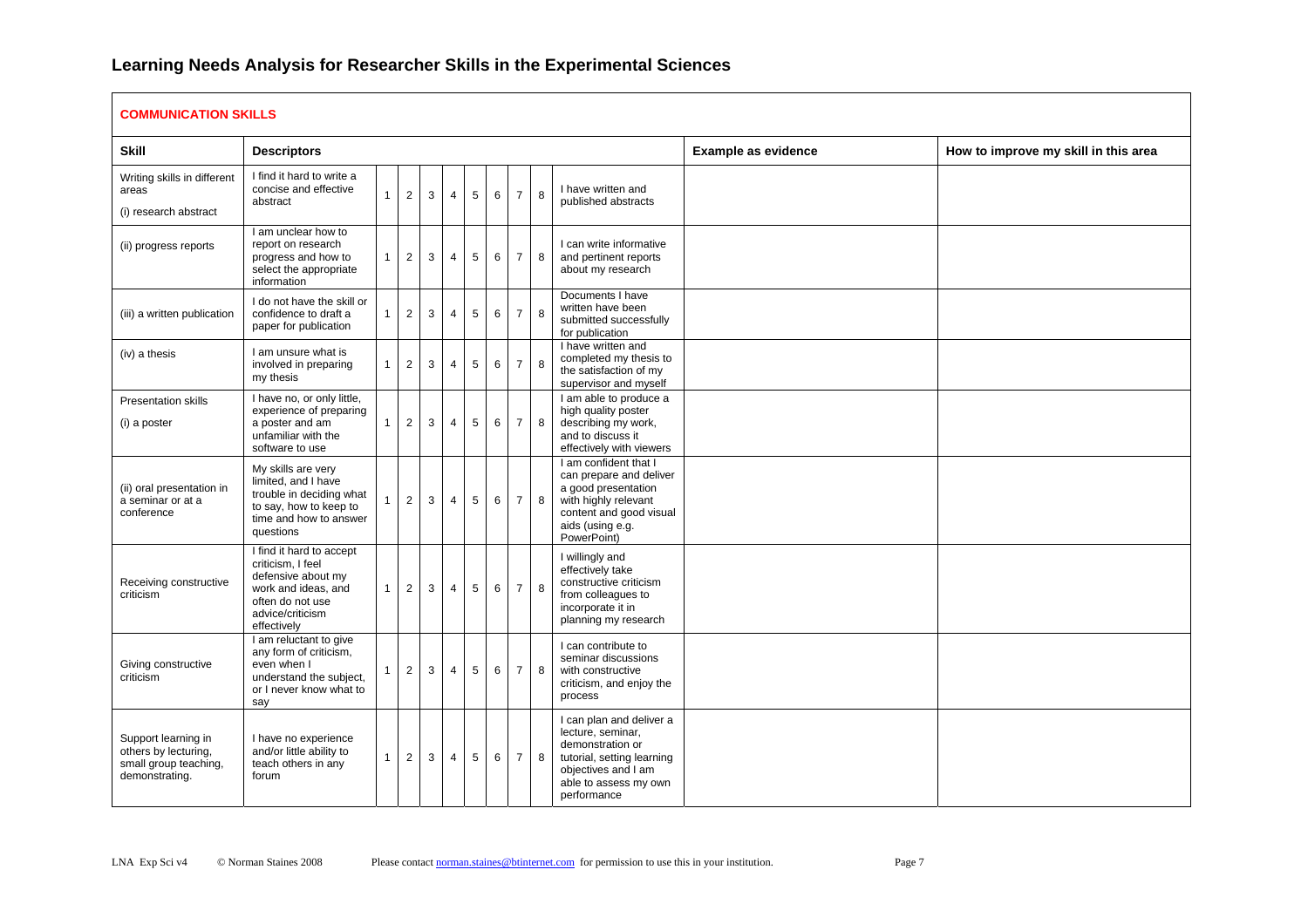#### **WORKING WITH OTHERS**

| <b>Skill</b>                           | <b>Descriptors</b>                                                                                                                       |                |                |   |                |   |   |                |   |                                                                                                                             | <b>Example as evidence</b> | How to improve my skill in this area |  |  |
|----------------------------------------|------------------------------------------------------------------------------------------------------------------------------------------|----------------|----------------|---|----------------|---|---|----------------|---|-----------------------------------------------------------------------------------------------------------------------------|----------------------------|--------------------------------------|--|--|
| Co-operative working                   | I find it difficult to work<br>co-operatively with<br>others in my workplace                                                             | $\mathbf{1}$   | $\overline{2}$ | 3 | $\overline{4}$ | 5 | 6 | $\overline{7}$ | 8 | I can work co-<br>operatively with<br>those with whom I<br>share office or<br>laboratory space                              |                            |                                      |  |  |
| Understanding<br>behaviour in groups   | I frequently do not<br>understand other<br>peoples' behaviour or<br>find it hard to accept<br>their apparent needs or<br>wants           | $\overline{1}$ | $\overline{2}$ | 3 | $\overline{4}$ | 5 | 6 | $\overline{7}$ | 8 | I understand the<br>roles of each<br>member of the team.<br>and can accept they<br>have diverse<br>aspirations and<br>needs |                            |                                      |  |  |
| Discussions in groups                  | I find it difficult to<br>contribute, to be heard<br>or to get my point<br>across                                                        | 1              | 2              | 3 | $\overline{4}$ | 5 | 6 | $\overline{7}$ | 8 | I interact effectively<br>in group discussion, I<br>can get my point<br>across and contribute<br>productively               |                            |                                      |  |  |
| Networking in my<br>institution        | I have no experience or<br>have had no success in<br>this                                                                                | 1              | $\overline{2}$ | 3 | $\overline{4}$ | 5 | 6 | $\overline{7}$ | 8 | I can network with<br>colleagues in my<br>institution                                                                       |                            |                                      |  |  |
| Networking outside my<br>institution   | I have no experience or<br>have had no success in<br>this                                                                                | -1             | 2              | 3 | $\overline{4}$ | 5 | 6 | $\overline{7}$ | 8 | I can build effective<br>links with colleagues<br>in other universities,<br>organisations and<br>companies                  |                            |                                      |  |  |
| Working with a<br>supervisor or mentor | I find it difficult to work<br>with my supervisor<br>because, for e.g. I<br>cannot assert my views<br>and ideas, or get timely<br>advice | $\mathbf{1}$   | $\overline{2}$ | 3 | $\overline{4}$ | 5 | 6 | $\overline{7}$ | 8 | I have an effective<br>relationship that<br>allows me to express<br>my views and to<br>receive expert and<br>objective help |                            |                                      |  |  |